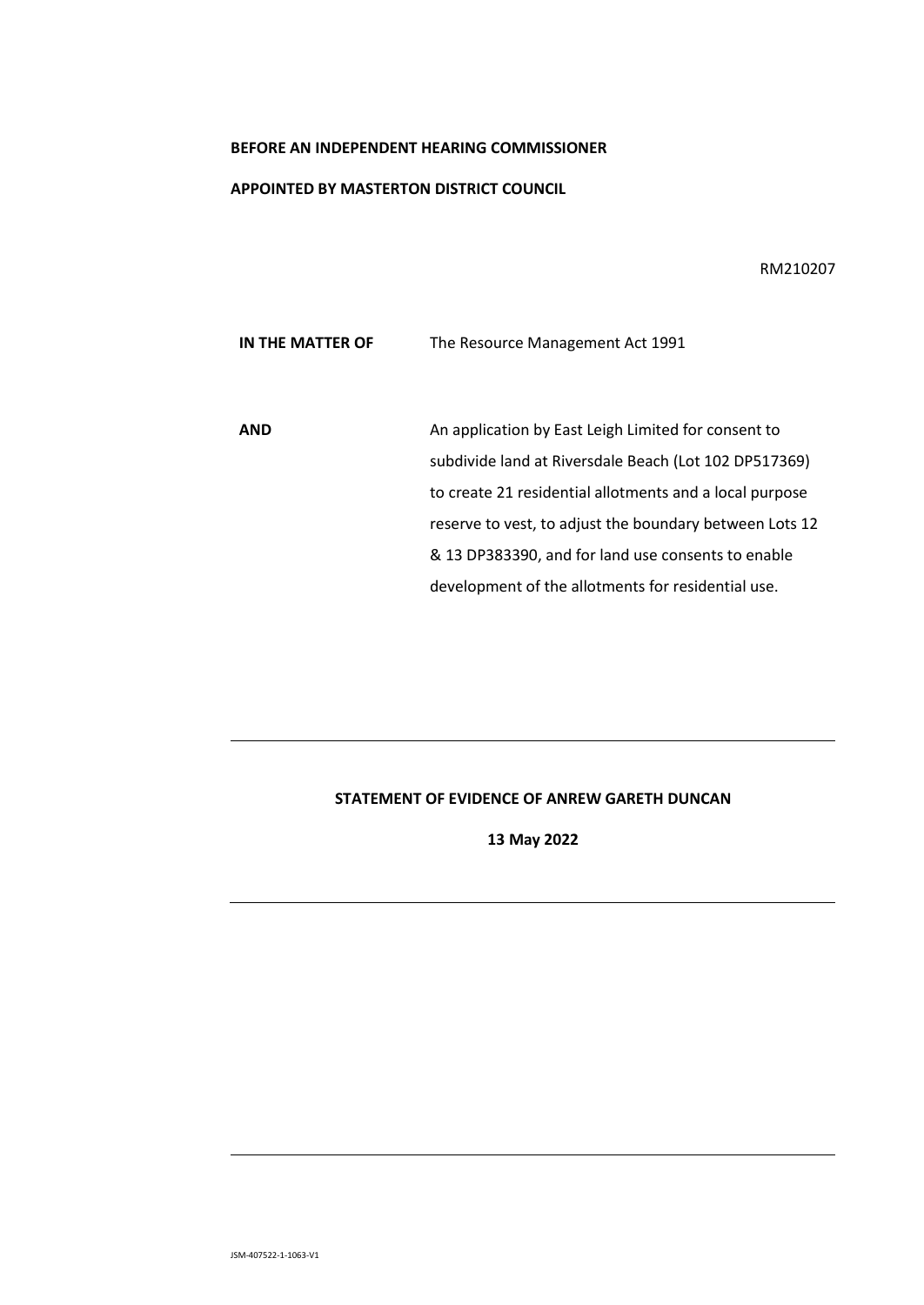## **MAY IT PLEASE THE COUNCIL**

1 My name is Andrew Gareth Duncan.

## *Qualification*

2 I hold a Bachelor of Engineering degree (Honours) in Civil Engineering and a Masters Degree in climate change and renewable energy [B.Eng (Hons) M.Eng]. I am a Chartered Professional Engineer (CPEng), Chartered Member of Engineering New Zealand and International Professional Engineer (formal title CMEngNZ CPEng IntPE(NZ)).

I have thirty years post graduate experience in environmental engineering, with a significant proportion in wastewater design from domestic to township scale.

## *Code of Conduct and Conflict of Interest Declaration*

- 3 I have read the Environment Court's Code of Conduct for Expert Witnesses 2014, and I agree to comply with it. I confirm that the issues addressed in this brief of evidence are within my area of expertise, except where I state I am relying on what I have been told by another person. I have not omitted to consider material facts known to me that might alter or detract from the opinions expressed.
- 4 I have no commercial relationship with the applicant (Mr Evans), save in my role as an expert in relation to this application.

### *Introduction*

5 My brief was "to demonstrate that the development can be serviced", starting with an assessment of the existing system capability.

### *My evidence*

6 My evidence is attached to this document. By way of further explanation, it should be noted that: the methodology used is widely accepted throughout New Zealand including in the Ministry for Environment S*ustainable Wastewater Management- a handbook for smaller communities.* My understanding is that it was also used in the original design, although I have not been able to locate a copy of that design. The literature is based on real life data that can seem anomalous to layman and practitioner alike – hence the reference to the capacity of the system being 'somewhat unexpectedly' significantly larger than the current use.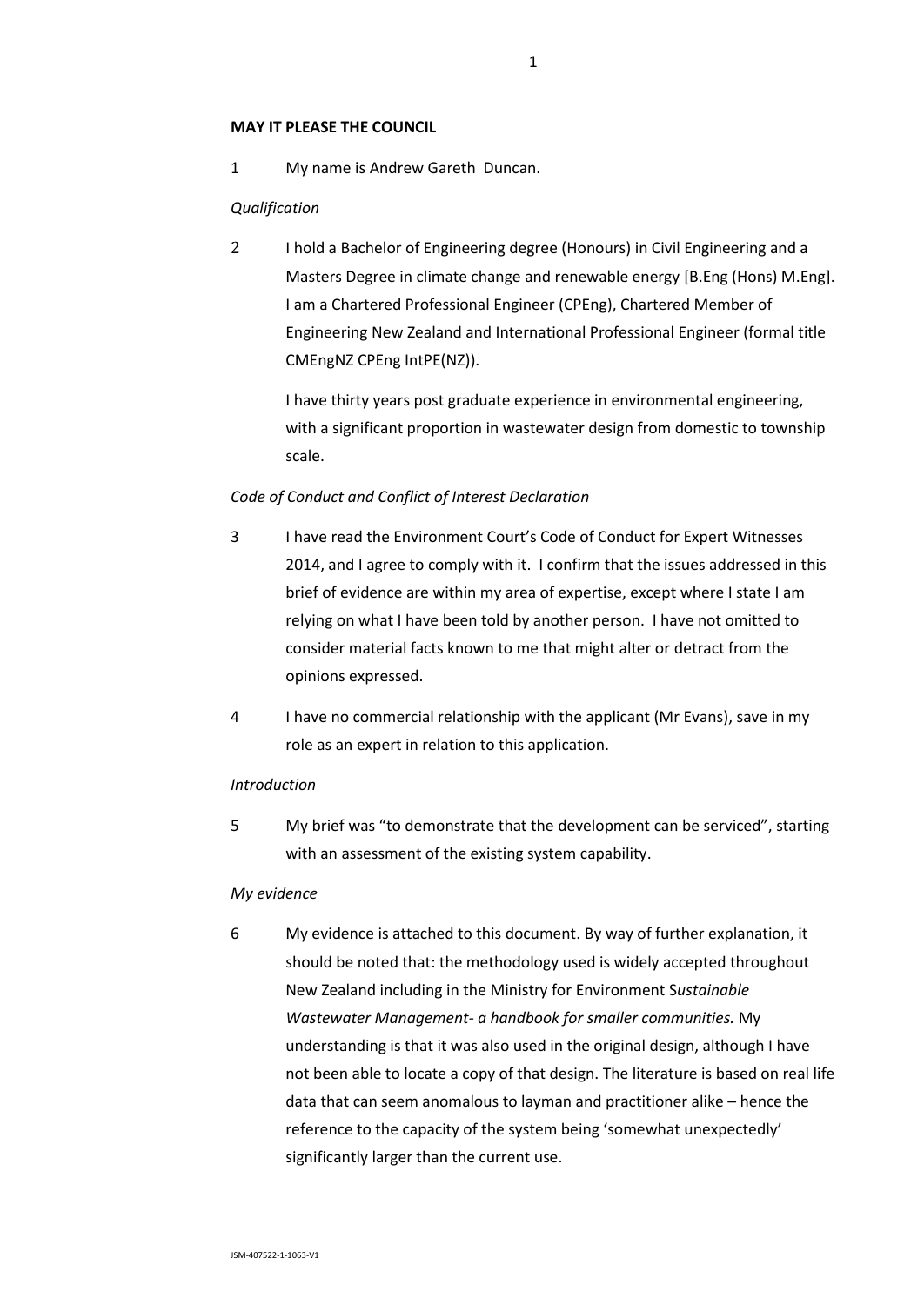Dated this 13th day of May 2022

...............Andrew Gareth Duncan.............................................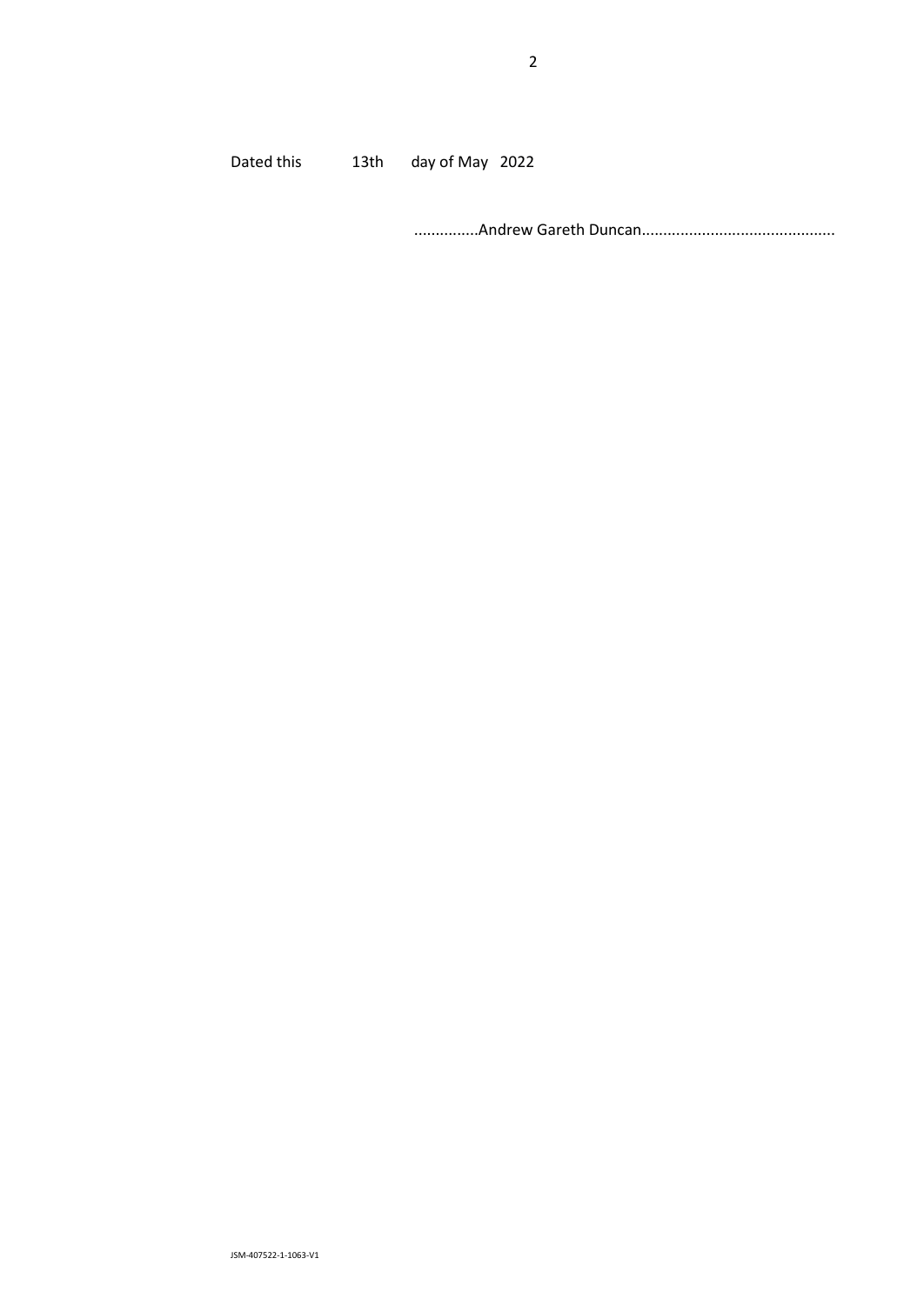**Services Assessment report 201110 Riversdale Terraces Rochdale road.**

**March 2022**



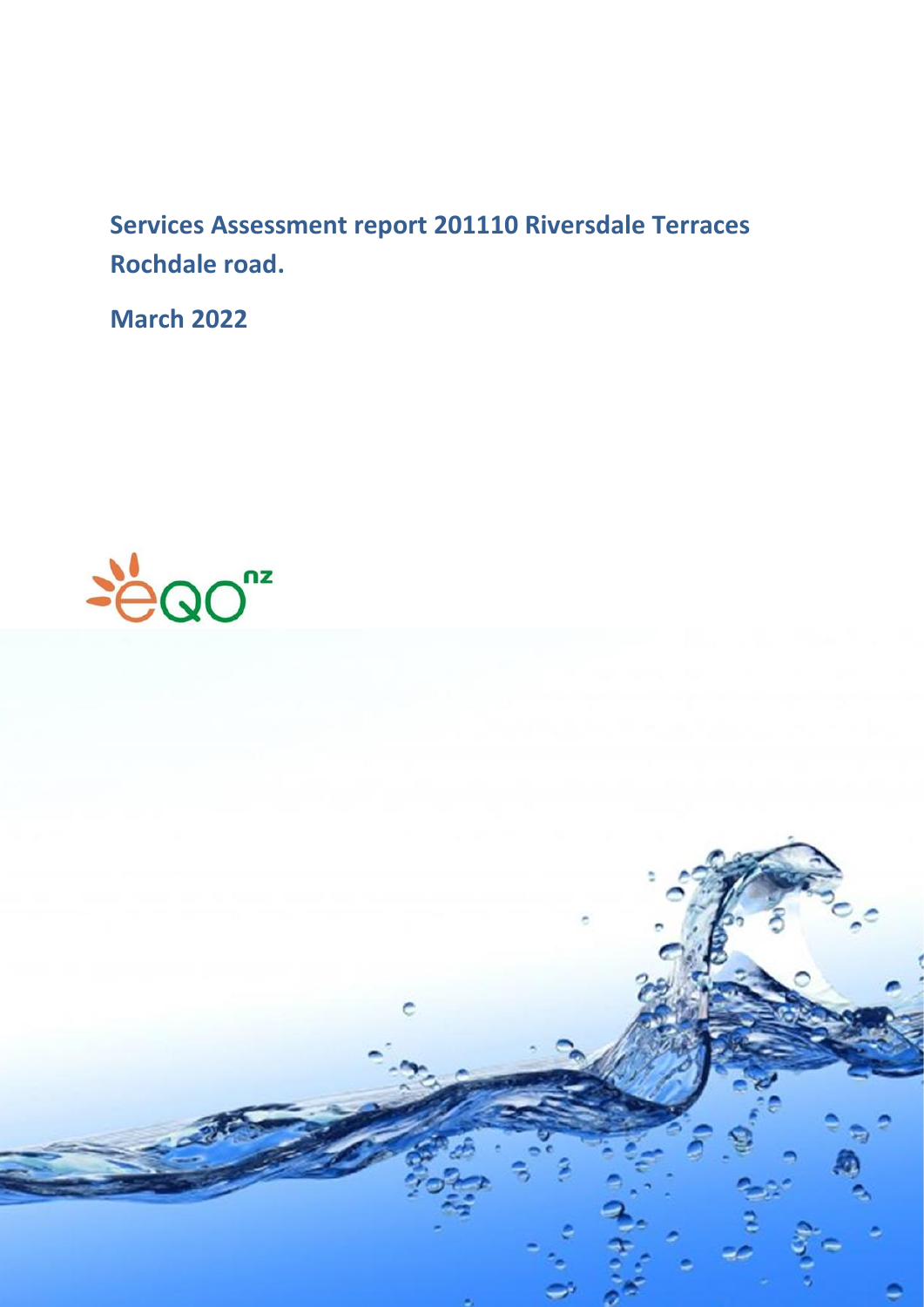# **Services assessment report, Riversdale Terraces, Rochdale Road extension.V2**

Prepared by EQOnz ltd Tel: 027 4182378 e-mail: [andy@eqo.org.nz](mailto:andy@eqo.org.nz) 28 th Mar 2022 for **AdamsonShaw**

# **1. Background:**

It is proposed to add additional lots to the Rochdale Road area of the Riversdale Terraces subdivision. EQOnz ltd has been engaged to provide an initial assessment of the effects on wastewater and stormwater services in terms of capacity.

# **2. Methodology**

We have adopted the following methodology in this assessment:

- Review the as-builts and define pipe sizes
- Identify the proposed additional lot locations and likely pipe connection points
- Collate topographic data
- Calculate likely wastewater flows in accordance with the Crites/Tchobanoglous (Crites & Tchobanoglous, 1998) methodology
- Assess the capacity of the system and potential effects.

# **3. Assumptions**

We have used the following assumptions:

- Existing pipes are 63mm and 75mm OD polyethylene
- The number of pumps that would likely be in operation at any one time has been taken directly from Crites/Tchobanoglous (table 6-3) as has the design flow rate.
- Pipes have only been analysed to the bottom of Rochdale Rd where it joins the main.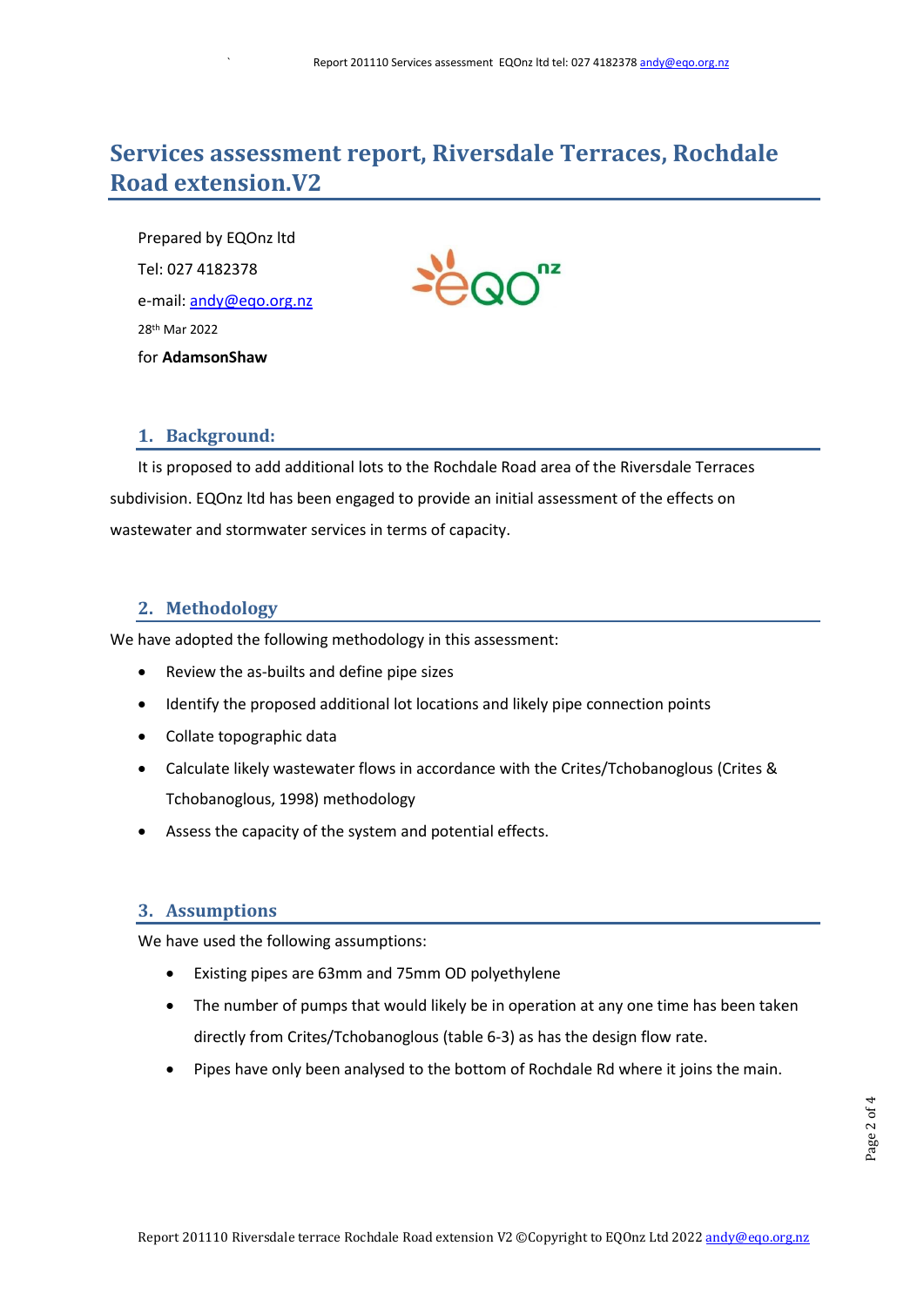



 $-$ 0 - 1+3+4 - 0 - 1+3+5 - 0 - 1+2

| Pipe No. | Nbr<br><b>Houses</b> | Max no.<br>operating<br>$(table 6-3)$ | l/s   | elevation | Design Flow Upstream Downstream Fall/rise Length<br>elevation | m     | m   | Slope<br>m/m | Nom. | Inside | <b>Headloss</b> | Pipe<br>Dia.(mm) Dia.(mm) m/100m Area mm <sup>2</sup> | <b>Velocity Headloss</b><br>m/s | m     | Total<br>Head (m) | Max head<br>(m) |  |
|----------|----------------------|---------------------------------------|-------|-----------|---------------------------------------------------------------|-------|-----|--------------|------|--------|-----------------|-------------------------------------------------------|---------------------------------|-------|-------------------|-----------------|--|
|          | 51                   |                                       | 4.783 | 48        | 12                                                            | $-36$ | 380 | $-0.09474$   | 75   | 60.9   | 4.06            | 2912.9                                                | i.642                           | 15.43 | $-20.57$          | $-20.57$        |  |
|          | 15                   |                                       | 2.733 | 48        | 48                                                            |       | 322 |              | 63   | 55     | 2.37            | 2375.8                                                | 1.150                           | 7.62  | 7.62              | 7.62            |  |
|          | 22                   |                                       | 3.417 | 47        | 48                                                            |       | 345 | 0.002899     | 63   | 55     | 3.58            | 2375.8                                                | i.438                           | 12.34 | 13.34             | 13.34           |  |
|          | 13                   |                                       | 2.733 | 44        | 47                                                            |       | 132 | 0.022727     | 63   | 55     | 2.37            | 2375.8                                                | 1.150                           | 3.12  | 6.12              | 19.46           |  |
|          |                      |                                       | 2.050 | 38        | 47                                                            |       |     | 0.126761     | 63   | 55     | 1.39            | 2375.8                                                | 0.863                           | 0.99  | 9.99              | 23.33           |  |
|          |                      |                                       |       |           |                                                               |       |     |              |      |        |                 |                                                       |                                 |       |                   |                 |  |
|          |                      |                                       |       |           |                                                               |       |     |              |      |        |                 |                                                       |                                 |       |                   |                 |  |